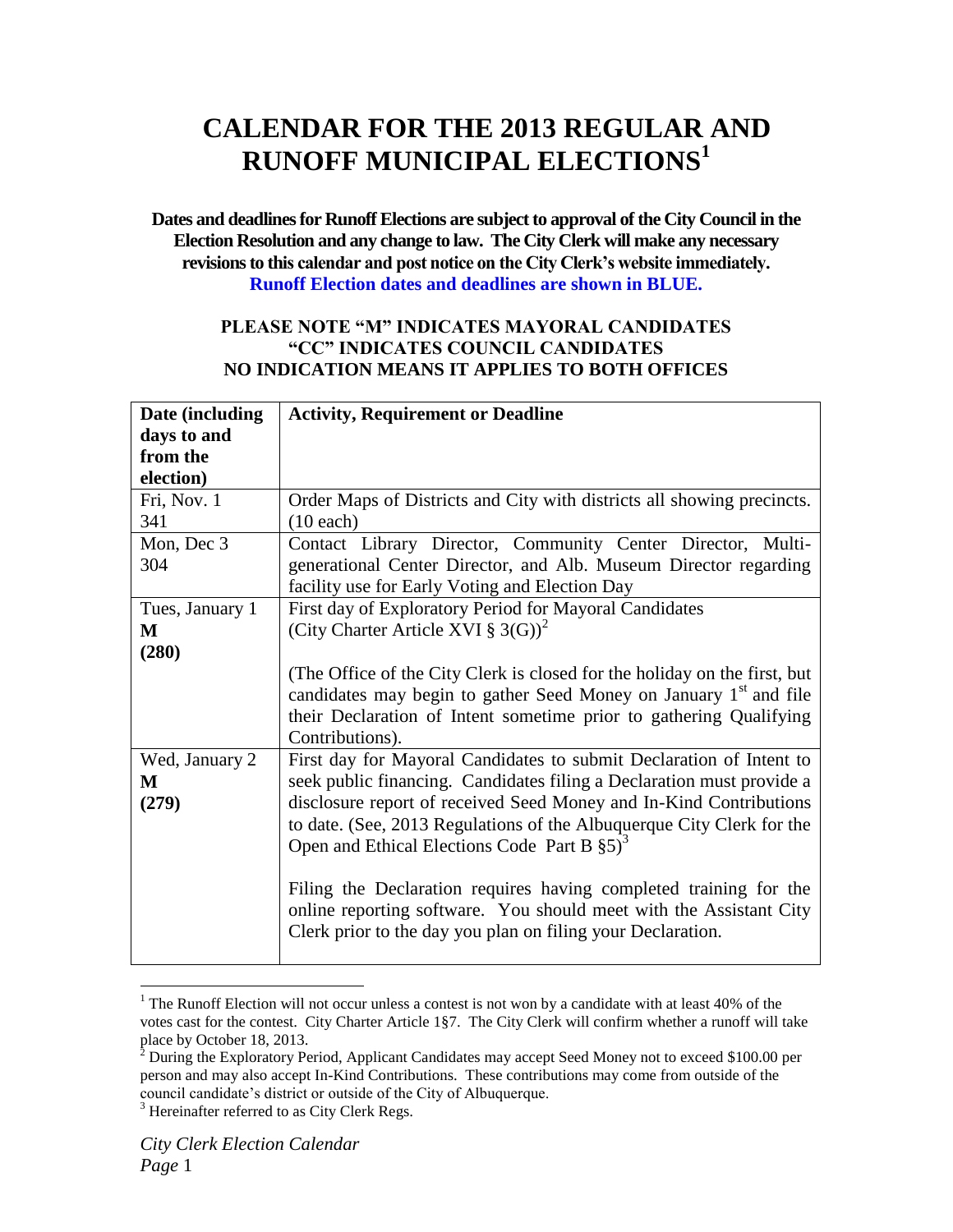| Fri, January 4<br>255          | Contact Library Director, Community Center Director, Multi-<br>generational Center Director, and Alb. Museum Director regarding                                                                                                                                                                                                                                                                                                                                                                                                                                                                                                                             |
|--------------------------------|-------------------------------------------------------------------------------------------------------------------------------------------------------------------------------------------------------------------------------------------------------------------------------------------------------------------------------------------------------------------------------------------------------------------------------------------------------------------------------------------------------------------------------------------------------------------------------------------------------------------------------------------------------------|
| Tues, January 15<br>266        | facility use for Early Voting and Election Day<br>Quarterly Disclosure Statement due for elected officials reporting all<br>contributions and expenditures for the previous quarter (City Charter<br>Article XII $\S5(c)$                                                                                                                                                                                                                                                                                                                                                                                                                                   |
| Wed, February 13<br>М<br>(238) | City Clerk to provide the number of registered voters within the City<br>and number of Qualifying Contributions required for Mayoral<br>Applicant Candidates to become Participating Candidates                                                                                                                                                                                                                                                                                                                                                                                                                                                             |
| Fri, February 15<br>M<br>(236) | Last Day of Exploratory Period for Mayoral Candidates<br>(City Charter Article XVI § 3(G))                                                                                                                                                                                                                                                                                                                                                                                                                                                                                                                                                                  |
| Sat, February 16<br>M<br>(235) | First day of Qualifying Period for Mayoral Candidates (City Charter<br>Article XVI $\S$ 3(Q)) <sup>4</sup>                                                                                                                                                                                                                                                                                                                                                                                                                                                                                                                                                  |
|                                | First day for Mayor candidates to collect signatures for Petitions.<br>Candidates must gather the signatures of 3000 voters registered<br>within the City. (City Charter Article II $\S 4$ and $\S 2-4-13$ ROA) <sup>5</sup>                                                                                                                                                                                                                                                                                                                                                                                                                                |
|                                | The Clerk's Office will be open from 9:00 am to 2:00 pm.                                                                                                                                                                                                                                                                                                                                                                                                                                                                                                                                                                                                    |
|                                |                                                                                                                                                                                                                                                                                                                                                                                                                                                                                                                                                                                                                                                             |
|                                | Candidates may not circulate Petitions or collect Qualifying<br><b>Contributions without meeting with the City Clerk where you</b><br>will receive all necessary forms and information. Meetings will<br>take place on a first come-first served basis. You should expect<br>to spend at least one hour with the Clerk Staff.<br>You are<br>encouraged to bring your campaign manager and/or Treasurer<br>Candidates will receive instructions on collecting<br>with you.<br>signatures and financial reporting compliance. This is a very<br>important meeting. If you did not attend candidate school, you<br>may review the video at www.cabq.gov/clerk. |
|                                | Candidates wishing to meet on subsequent days during the<br>Qualifying or Petitioning Period are urged to schedule an<br>appointment with the City Clerk.                                                                                                                                                                                                                                                                                                                                                                                                                                                                                                   |
| Fri, March 1<br>221            | Email school principals regarding potential facility use for Election<br>Day (emails sent with receipts)                                                                                                                                                                                                                                                                                                                                                                                                                                                                                                                                                    |
| Fri, March 15<br>CC<br>(207)   | First day of Exploratory Period for Council Candidates (City Charter<br>Article XVI $\S$ 3(G))                                                                                                                                                                                                                                                                                                                                                                                                                                                                                                                                                              |

<sup>&</sup>lt;sup>4</sup> During the Qualifying Period, Applicant Candidates for City Council must obtain Qualifying Contributions from a minimum of 1% of the registered voters within the City of Albuquerque. City Charter Article XVI §5.

 $\overline{a}$ 

 $<sup>5</sup>$  Mayoral candidates must submit Petitions with the signatures of 3,000 registered voters within the City of</sup> Albuquerque. City Charter Article II §4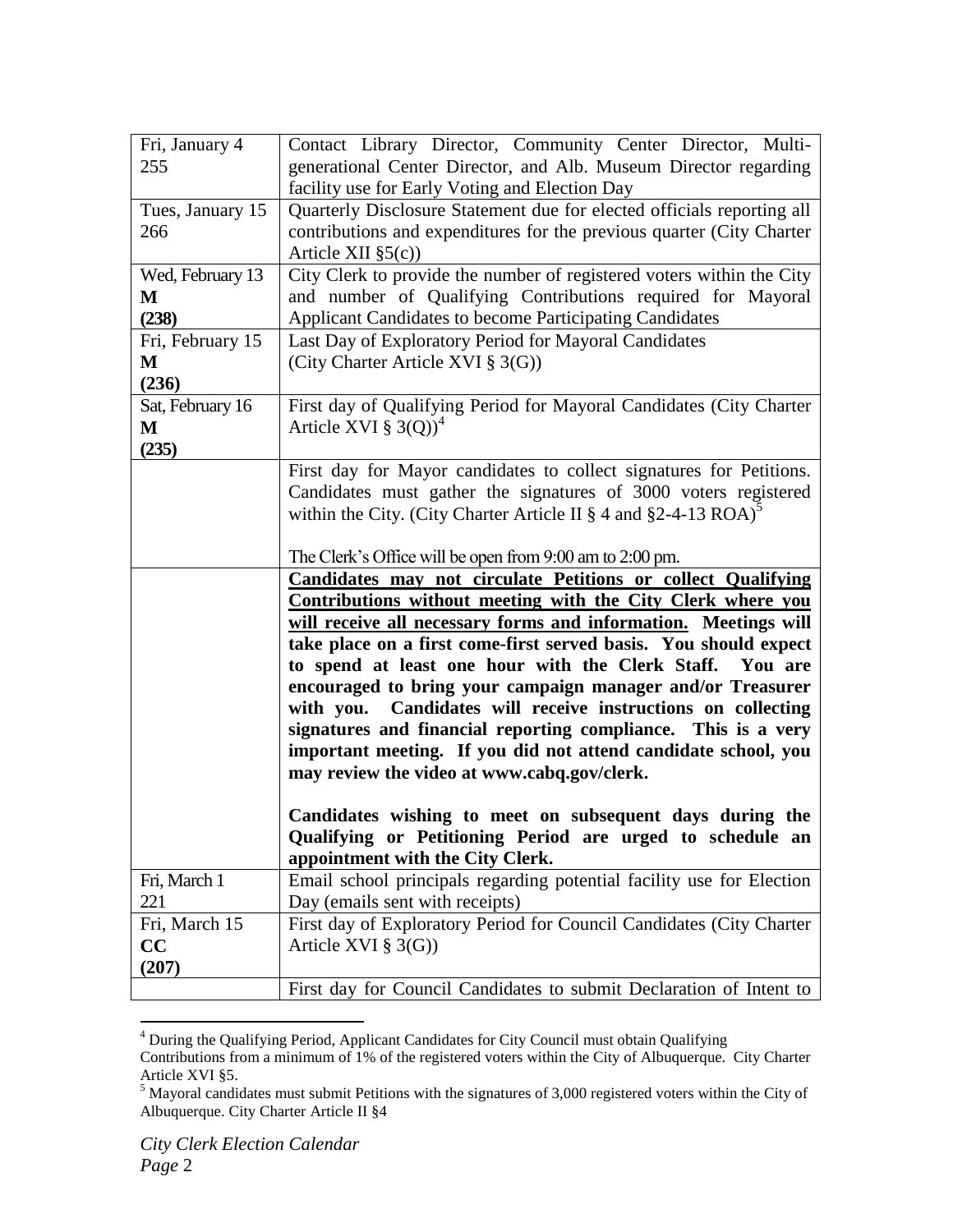|                | seek public financing. Candidates filing a Declaration must provide a  |
|----------------|------------------------------------------------------------------------|
|                | disclosure report of received Seed Money and In-Kind Contributions     |
|                | to date. (2013 Regulations of the Albuquerque City Clerk for the       |
|                | Open and Ethical Elections Code Part B §5)                             |
|                |                                                                        |
|                | Filing the Declaration requires having completed training for the      |
|                | online reporting software. You should meet with the Assistant City     |
|                |                                                                        |
|                | Clerk prior to the day you plan on filing your Declaration.            |
| Sun, March 31  | Last day of Qualifying Period for Mayoral Candidates (City Charter     |
| М              | Article XVI $\S$ 3(Q))                                                 |
| (191)          |                                                                        |
| Mon, April 1   | <b>NOON:</b> Deadline for Mayoral Applicant Candidates to submit their |
| М              | final Qualifying Contributions and corresponding receipts to Office    |
| (190)          | of the City Clerk as well as the Second Seed Money and In-Kind         |
|                | <b>Contributions Report.</b>                                           |
|                | Deadline for Mayoral Applicant Candidates to<br>submit their           |
|                | Application for Certification to the City Clerk                        |
|                | City Clerk certifies Applicant Candidates meeting the requirements     |
|                | of the Open and Ethical Elections Code as Participating Candidates.    |
|                | (City Charter Article XVI $\S7(B)$ ) <sup>o</sup>                      |
|                | Following certification, the City Clerk initiates distribution of      |
|                | revenue to Participating Candidates. (City Charter Article XVI §12)    |
|                |                                                                        |
|                | The distribution is completed electronically between the City          |
|                | Treasurer and the candidate's financial institution.<br>The banking    |
|                | process can take several business days to complete.                    |
| Mon, April 15  | Deadline for Applicant Candidates to return unused Qualifying          |
| M              | Contribution Receipt Books to the Office of the City Clerk             |
| 176            |                                                                        |
|                | Quarterly Disclosure Statement due for elected officials reporting all |
|                | contributions and expenditures for the previous quarter (City Charter  |
|                | Article XII $\S5(c)$                                                   |
| Sun, April 28  | 5:00 p.m. Deadline for Mayoral Candidates to submit Petitions to the   |
| М              | Office of the City Clerk containing the signatures of 3,000 registered |
| 163            | City voters (City Charter Article II § 4 and §2-4-13 ROA)              |
|                |                                                                        |
|                | The Office of the City Clerk will open at 2:00 p.m. on this day and    |
|                | we will accept Petitions until 5:00 p.m.<br>Candidates are also        |
|                | encouraged to bring Petitions in during the week prior to reduce the   |
|                | amount of Petitions submitted on Sunday.                               |
| Tues, April 30 | Last day of Exploratory Period for Council Candidates (City Charter    |
| CC             | Article XVI $\S3(G)$ )                                                 |
|                |                                                                        |
| 160            |                                                                        |
| Wed, May 1     | First day of Qualifying Period for Council Candidates (City Charter    |

 $\overline{a}$  $6$  Dependent upon the volume of Qualifying Contributions received in the Office of the City Clerk, it is possible that the Clerk cannot certify Participating Candidates before the end of the business day.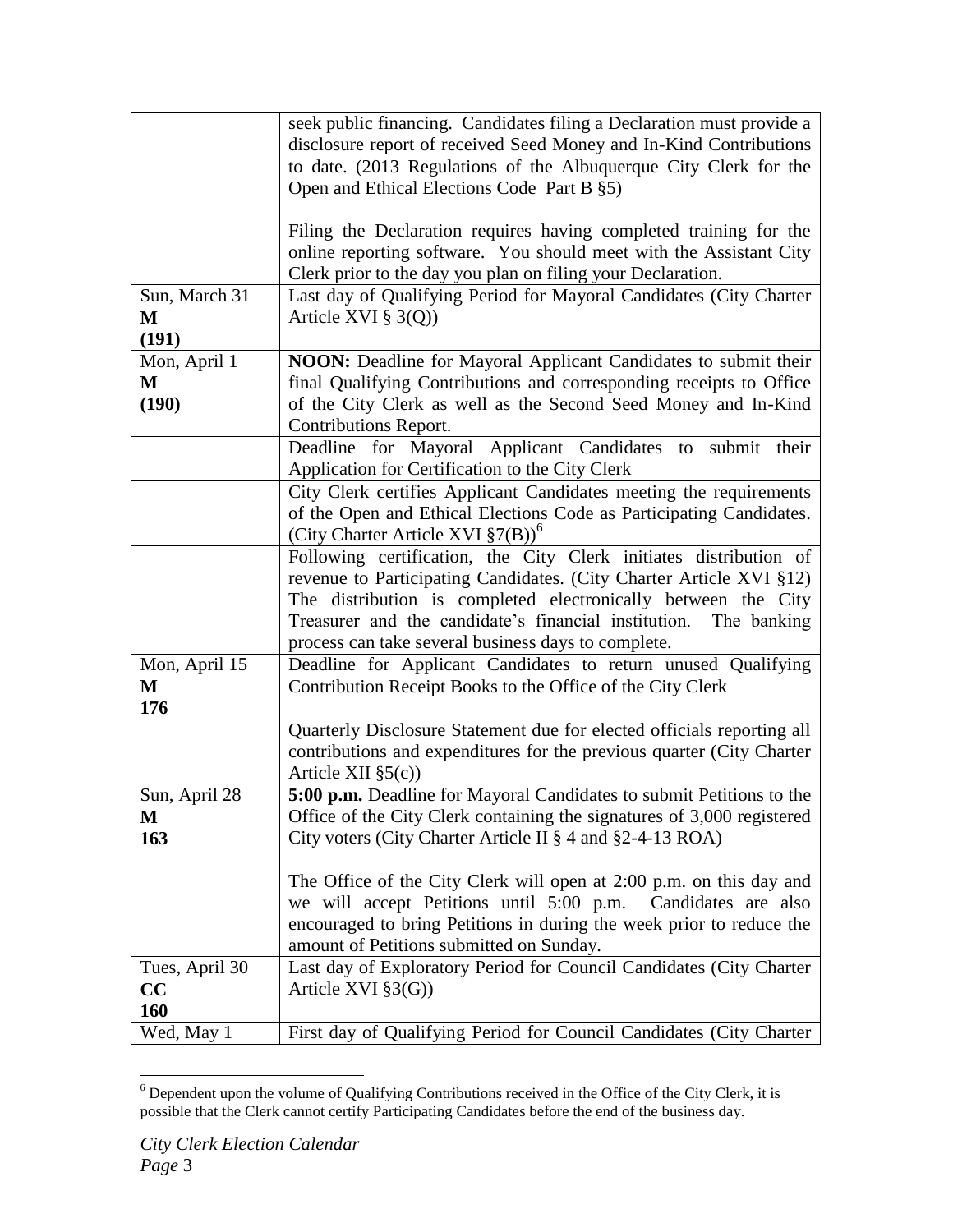| CC                       | Article XVI $\S$ 3(Q)) <sup>7</sup>                                                                                                                                                                                                                                                                                                                                                                                                                                                                                                                                                                    |
|--------------------------|--------------------------------------------------------------------------------------------------------------------------------------------------------------------------------------------------------------------------------------------------------------------------------------------------------------------------------------------------------------------------------------------------------------------------------------------------------------------------------------------------------------------------------------------------------------------------------------------------------|
| 161                      |                                                                                                                                                                                                                                                                                                                                                                                                                                                                                                                                                                                                        |
|                          | First day for Council candidates to collect signatures for Petitions.<br>Candidates must gather the signatures of 500 voters registered within<br>the district the candidate wishes to represent. (City Charter Article II)<br>§ 4 and §2-4-13 ROA) <sup>8</sup>                                                                                                                                                                                                                                                                                                                                       |
|                          | <b>Candidates may not circulate Petitions or collect Qualifying</b><br>Contributions without meeting with the City Clerk where you<br>will receive all necessary forms and information. Meetings will<br>take place on a first come-first served basis. You should expect<br>to spend at least one hour with the Clerk Staff. You are<br>encouraged to bring your campaign manager and/or Treasurer<br>with you. Candidates will receive instructions on collecting<br>signatures and financial reporting compliance. This is a very<br>important meeting. If you did not attend candidate school, you |
|                          | may review the video at www.cabq.gov/clerk.<br>Candidates wishing to meet on subsequent days during the<br>Qualifying or Petitioning Period are urged to schedule an<br>appointment with the City Clerk.                                                                                                                                                                                                                                                                                                                                                                                               |
| Mon, May 27<br>134       | Memorial Day Holiday - City of Albuquerque Closed                                                                                                                                                                                                                                                                                                                                                                                                                                                                                                                                                      |
| Fri, May 31<br>CC<br>130 | Last day of Qualifying Period for Council Candidates (City Charter<br>Article XVI $\S$ 3(Q))                                                                                                                                                                                                                                                                                                                                                                                                                                                                                                           |
| Sat, June 1<br>CC<br>129 | <b>NOON:</b> Deadline for Council Applicant Candidates to submit their<br>final Qualifying Contributions and corresponding receipts to Office<br>of the City Clerk as well as the Second Seed Money and In-Kind<br><b>Contributions Report</b>                                                                                                                                                                                                                                                                                                                                                         |
|                          | Deadline for Council Applicant Candidates to<br>submit their<br>Application for Certification to the City Clerk                                                                                                                                                                                                                                                                                                                                                                                                                                                                                        |
|                          | City Clerk certifies Council Applicant Candidates meeting the<br>requirements of the Open and Ethical Elections Code as Participating<br>Candidates. (City Charter Article XVI §7(B)) See Footnote #7.                                                                                                                                                                                                                                                                                                                                                                                                 |
|                          | Following certification, the City Clerk distributes revenue to<br>Participating Candidates (City Charter Article XVI §12) The<br>distribution is completed electronically between the City Treasurer<br>and the candidate's financial institution. The banking process can<br>take several business days to complete.                                                                                                                                                                                                                                                                                  |

 $\overline{a}$  $7$  During the Qualifying Period, Applicant Candidates for City Council must obtain Qualifying Contributions from a minimum of 1% of the City voters registered in the district that the AC wishes to represent. City Charter Article XVI §5.

 $8 \text{ Council Candidates must file with the City Clerk a Petition containing the signatures of 500 registered.}$ voters residing in the district which the candidates wish to represent.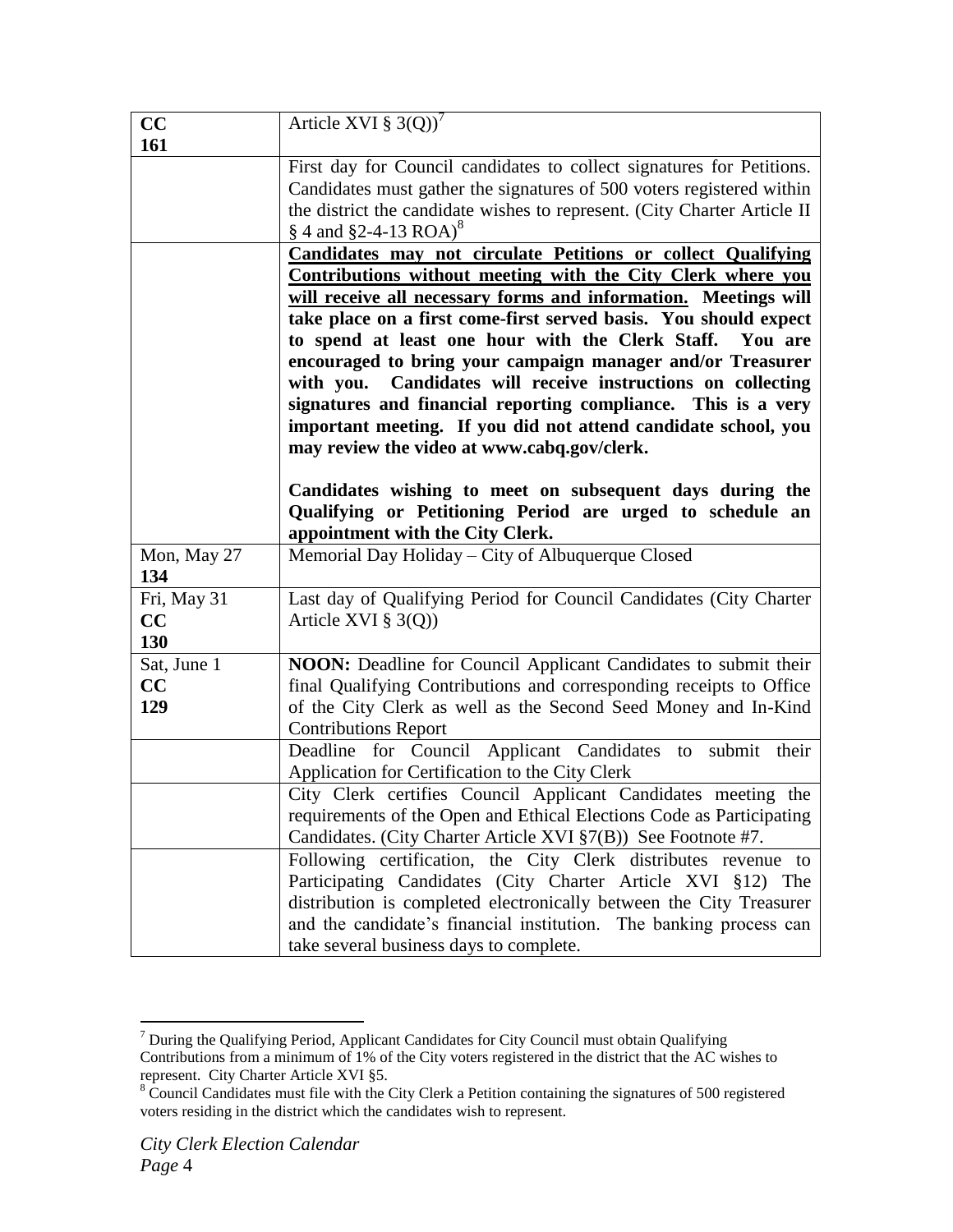|               | Pursuant to the Regulations of the Albuquerque City Clerk for             |
|---------------|---------------------------------------------------------------------------|
|               | the Open and Ethical Elections Code, the deadline to submit               |
|               | Qualifying Contributions is extended to Monday, June 3, 2013.             |
|               | Please note that the Qualifying Period ends on Friday, May 31,            |
|               | 2013 and only the submission deadline is extended. Applicant              |
|               | Candidates MAY NOT collect Qualifying Contributions after                 |
|               | May 31, 2013.                                                             |
|               | Activate absenteeapplication@cabq.gov                                     |
| Sat, June 15  | Deadline for Applicant Candidates to return unused Qualifying             |
| CC            | Contribution Receipt Books to the Office of the City Clerk                |
| 115           |                                                                           |
|               | ** The City Clerk will not open the office for this deadline. Instead,    |
|               | they are due by NOON on Monday, June 17, 2013.                            |
| Tues, June 18 | First day for City Council to adopt the election resolution (§3-8-        |
| 112           | $26A)^9$                                                                  |
|               |                                                                           |
|               | Within 15 days of passage, the City Clerk shall publish the election      |
|               | resolution, mail a copy of the resolution to the County Clerk and         |
|               | Secretary of State, (§3-8-26A), request the voter lists and signature     |
|               | rosters from the County Clerk (§3-8-7B) and order voting machines         |
|               | $(\$3-8-14A).$                                                            |
|               |                                                                           |
|               | Once Election Resolution is adopted, the Clerk will amend the             |
|               | calendar to reflect the publication deadlines.                            |
|               | For bond resolutions $(\S3 - 8 - 35B)$ notice shall be given to DFA prior |
|               | to passage of bond resolution $(\S6-15-1)$ [only for bonds to be paid     |
|               | from ad valorem taxes.]                                                   |
|               | Resolution approving precinct board members should be introduced          |
|               | at this meeting $(\S 3 - 8 - 19)$                                         |
| Mon, June 24  | Special City Council Meeting to pass Election Resolution                  |
| 106           |                                                                           |
| Fri, June 28  | 5:00 p.m. Deadline for Council Candidates to submit Petitions to the      |
| CC            | Office of the City Clerk containing the signatures of 500 registered      |
| 102           | voters in the district that the candidate wishes to represent (City       |
|               | Charter Article II $\S 4$ and $\S 2-4-13$ ROA)                            |
| Mon, July 1   | City Clerk will begin to mail Applications for Absentee Ballots to        |
| 99            | those individuals who have requested them.                                |
|               | Contact ONC for Neighborhood Coalition contact information to             |
|               | provide election information and outreach.                                |
|               | Elected Official's Annual Financial Statement Due (City Charter           |
|               | Article XII $\S$ 5(d))                                                    |
| Tues, July 9  | Deadline to order Voting Machines from County Clerk (presuming            |

 $\overline{a}$  $9$  Unless otherwise noted, all statutory references refer to the New Mexico Statutes Annotated 1978

.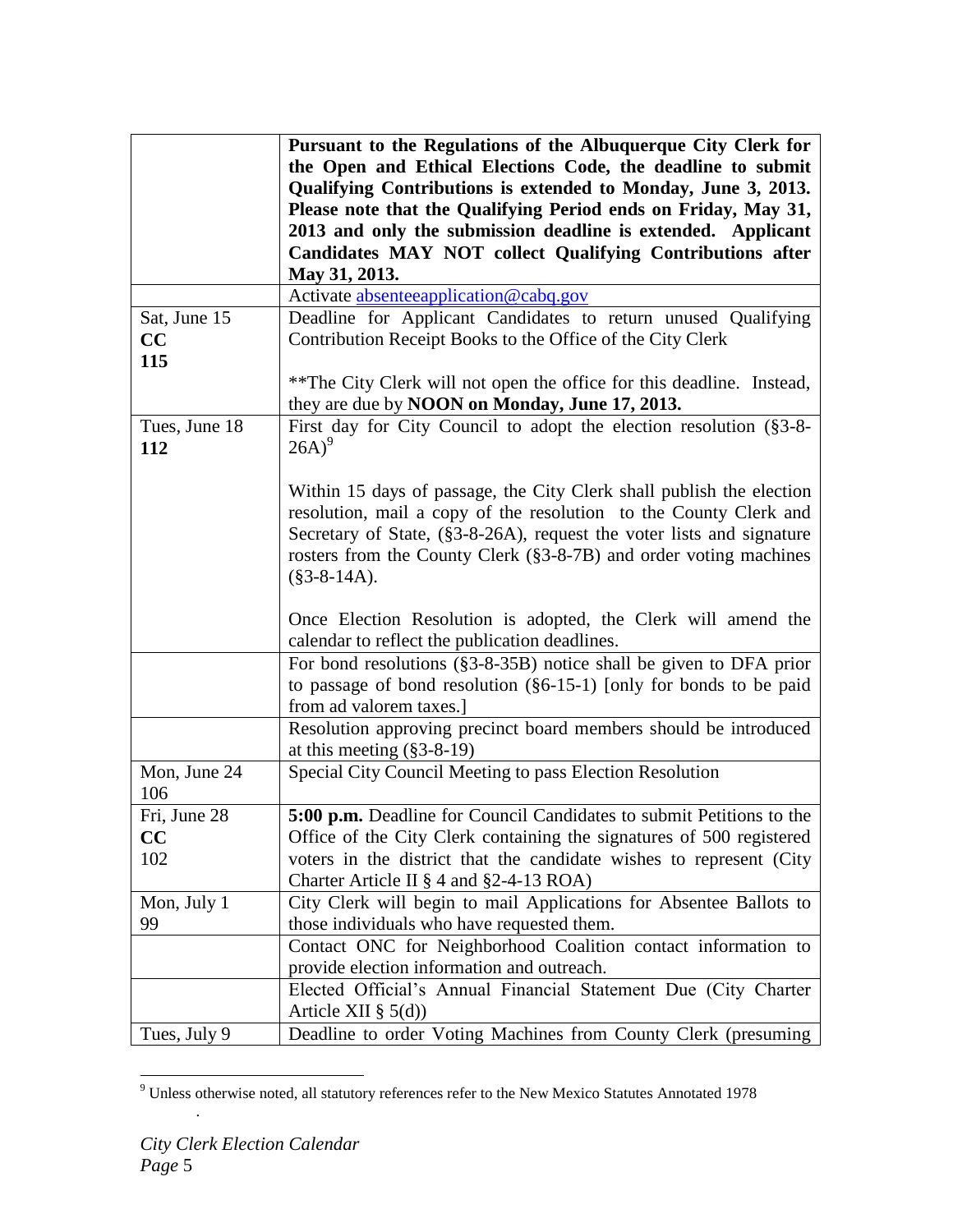|                  | passage of Resolution on June 24). $§3-8-14(E)$                               |
|------------------|-------------------------------------------------------------------------------|
| Wed., July 10    | Deadline to amend Board of Ethics Rules and Regulations (City                 |
|                  | Charter Article XIII Section 9)                                               |
| Mon, July 15     | Quarterly Disclosure Statement due for elected officials reporting all        |
| 85               | contributions and expenditures for the previous quarter (City Charter         |
|                  | Article XII $\S5(c)$                                                          |
| Tues, July 16    | Last day for City Council to adopt the election resolution (§3-8-26A)         |
| 84               | and the City Clerk to post the election resolution within 24 hours.           |
| Fri, July 19     | First Campaign Disclosure Statement Due First campaign                        |
| 81               | disclosure statement due at the City Clerk's Office by noon. (City            |
|                  | Charter Article XIII section 4-c-1-G-2)                                       |
|                  |                                                                               |
|                  | **Due to the proximity of this deadline with the Quarterly Disclosure         |
|                  | Statement, Elected Officials currently running for office may update          |
|                  | their QDS with contributions and expenditures occurring between the           |
|                  | end of the quarter and $5:00$ p.m. on July $18^{th}$ .                        |
| Thur, August 1   | Have Runoff Resolution to Council                                             |
| Fri, August 9    | First day for non-resident municipal electors to file certificates of         |
| 60               | eligibility. $(\S 3 - 30 - 3)$ .                                              |
|                  | First day candidates may display <b>political signs.</b> $(\$14-16-3-4(B)(3)$ |
|                  | ROA 1994)                                                                     |
|                  | First day to publish notice of bond election and special elections for        |
|                  | the first time $(\$3-8-35)$                                                   |
|                  |                                                                               |
| Tues, August 13  | <b>Declaration of Candidacy</b> Candidates must file their Declarations       |
| 56               | of Candidacy with the City Clerk between 8:00 a.m. and 5:00 p.m.              |
|                  | (§3-8-27A). Clerk will provide candidates with the Notice of the              |
|                  | date and time of the ballot order draw at the time of filing for              |
|                  | candidacy. (§ 2-4-7 ROA 1994)                                                 |
| Wed, August 14   | City Clerk certifies valid declarations of candidacy (§ 3-8-27 (G))           |
| 55               |                                                                               |
| Thurs, August 15 | <b>Appear for Certification</b><br>Candidates or their representatives are    |
| 54               | required to appear at or contact the City Clerk's office to determine         |
|                  | whether the candidate was certified for candidacy. $(\S 3-8-27 (D)(5))$       |
|                  | 9:00 a.m. Deadline for City Clerk to post the names of individuals            |
|                  | certified as candidates as well as the names of individuals not               |
|                  | certified as candidates along with the reasons therefore. (§ 3-8-27           |
|                  | (H))                                                                          |
|                  | Postings are found in the Office of the City Clerk and on the City            |
|                  | Clerk's website                                                               |
|                  | 5:01 p.m. Draw Ballot Order The City Clerk draws the order of the             |
|                  | candidates for ballot. Candidates have the option of drawing one lot          |
|                  | each. (§ 2-4-7 ROA 1994).                                                     |
|                  | Deadline for Candidates to File Organization and Income                       |
|                  | <b>Disclosure Statement.</b> Candidates shall file with the City Clerk their  |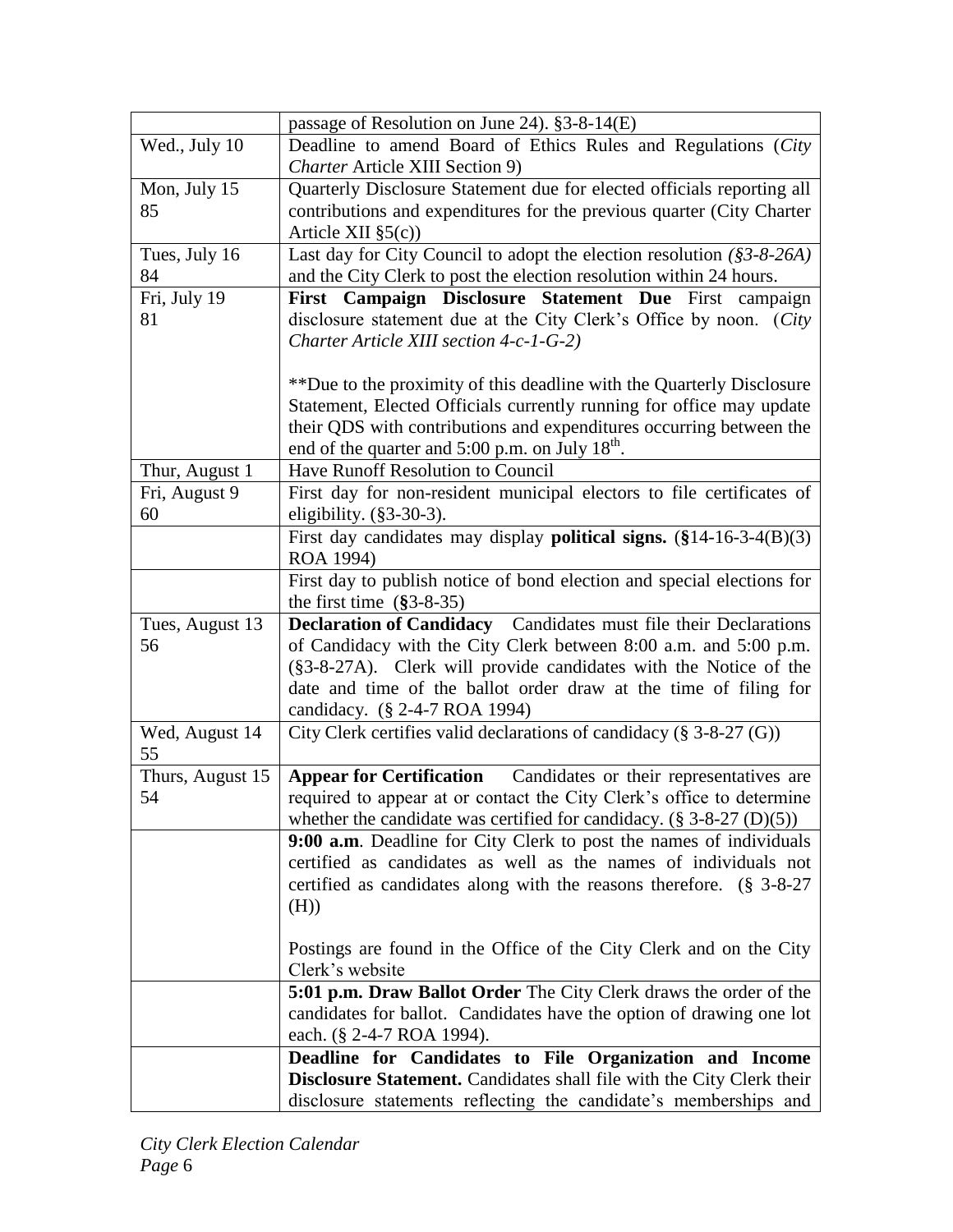|                  | positions in professional organizations; their sources of income                                |
|------------------|-------------------------------------------------------------------------------------------------|
|                  | producing 5% or more of the candidate's total income; businesses                                |
|                  | relationships with the City; and, real estate interests within Bernalillo                       |
|                  |                                                                                                 |
|                  | County exclusive of the candidate's home. (City Charter Article XIII                            |
|                  | Section 3)                                                                                      |
| Fri, August 16   | Last day to order ballots, election supplies, absentee ballots, etc. for                        |
| 53               | both general and bond election $(\$3-8-18(A))$                                                  |
|                  | Noon - Second Campaign Disclosure Statement Due Second                                          |
|                  | campaign disclosure statement due at the City Clerk's office by noon.                           |
|                  | (City Charter Article XIII Section 4-c-1-G-2)                                                   |
|                  | Orientation session by Board of Ethics <sup>10</sup>                                            |
| Mon, August 19   | Last day to publish notice of bond election and special elections for                           |
| 50               | the first time $(\$3-8-35)$                                                                     |
|                  |                                                                                                 |
| Tues, August 20  | 5:00 p.m. Withdrawal of Candidacy Last day for certified                                        |
| 49               | candidates to withdraw candidacy $(\$3-8-27(I))$                                                |
|                  | 8:00 a.m. to 5:00 p.m. Write-in Candidates Filing day for write-in                              |
|                  | candidates $(\S 3-8-27 L(1))$                                                                   |
| Wed, August 21   | Write-in Candidates City Clerk certifies write-in candidates (§3-8-                             |
| 48               | 27L(3)                                                                                          |
|                  | 10:00 a.m. Deadline for City Clerk to confirm with printer and                                  |
|                  | County Clerk the names of the candidates and their position on the                              |
|                  | ballot $(\$3-8-27(J))$                                                                          |
| Thurs, August 22 | 9:00 a.m. Deadline for City Clerk to post the names of individuals                              |
| 47               | certified as candidates as well as the names of individuals not                                 |
|                  | certified as candidates along with the reasons therefore. (§3-8-                                |
|                  | $27(L)(4a \& b))$                                                                               |
|                  | City Clerk notifies Participating Candidates who are unopposed in                               |
|                  |                                                                                                 |
|                  | their race. City Clerk Regs Part D §6.                                                          |
| Tues, August 27  | Deadline for Unopposed Participating Candidates to return public                                |
| 42               | financing funds to the City Clerk. City Clerk Regs Part D §6.                                   |
| Tues, Sept. 3    | <b>Absentee Ballots</b>                                                                         |
| 35               |                                                                                                 |
|                  | First day for City Clerk to issue absentee ballots to voters whose                              |
|                  | applications have been approved. $(\S 3$ -9-4 M)                                                |
|                  |                                                                                                 |
|                  | First Day for Absentee in-person voting at the Office of the City                               |
|                  | Clerk.                                                                                          |
|                  |                                                                                                 |
|                  |                                                                                                 |
|                  | First day for City Clerk to mail absentee ballots to federal qualified                          |
|                  | electors whose applications have been accepted $(\S 3$ -9-4 L)                                  |
|                  | Last day to deliver ballots, absentee ballots and absentee ballot                               |
|                  | envelopes. $(\$3-8-18 \text{ and } \$3-9-6(B))$                                                 |
|                  | Deadline for City Council to appoint precinct board members for<br>each polling place (§3-8-19) |

 $\overline{a}$  $10$  The Board of Ethics will confirm the time and date of this meeting and the City Clerk will publish any further information or changes.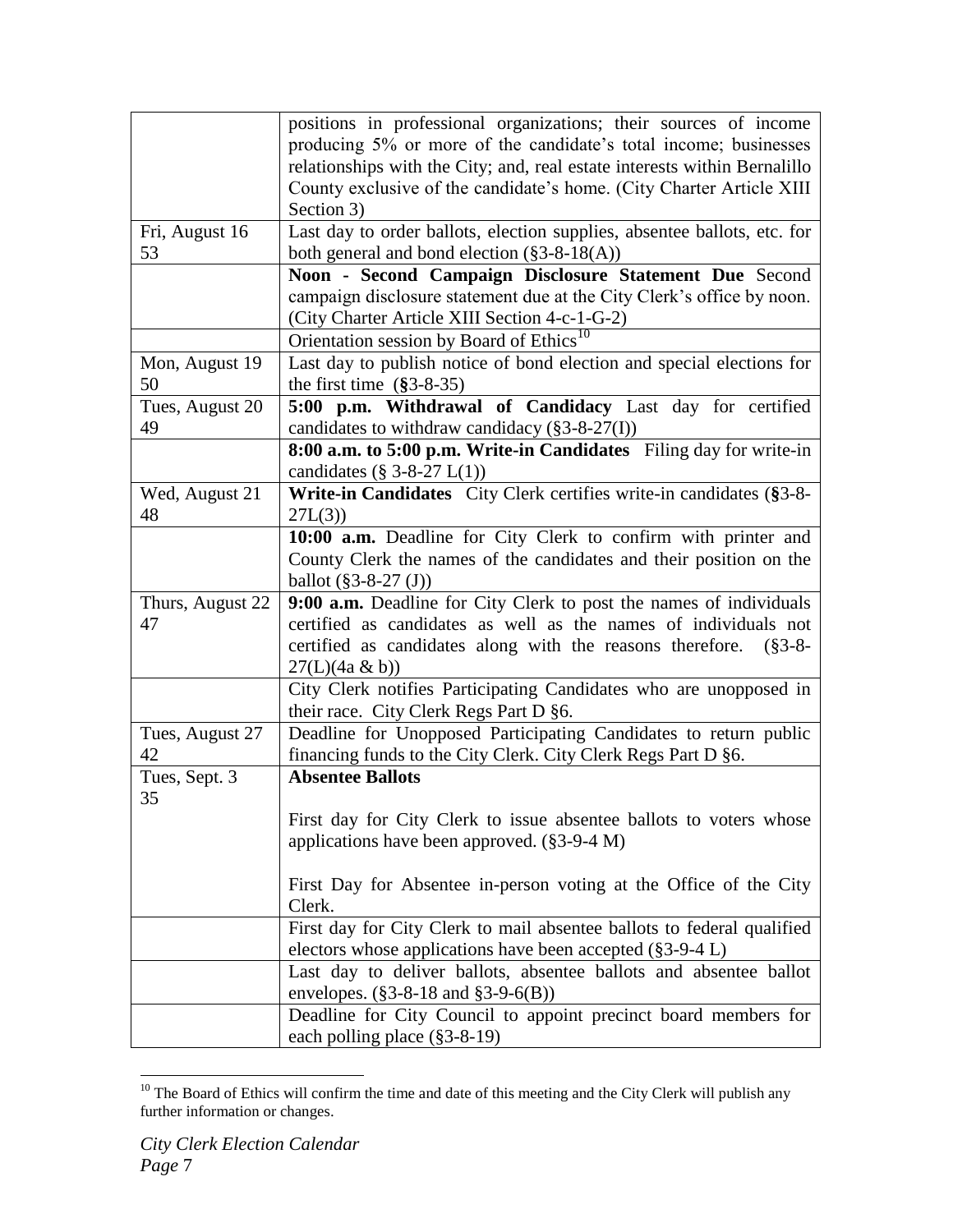|                     | City Clerk posts the names of election judges, election clerks, and                                                               |
|---------------------|-----------------------------------------------------------------------------------------------------------------------------------|
|                     | alternates for each polling place in the Office of the City Clerk. (3-8-                                                          |
|                     | 19)                                                                                                                               |
|                     | 5:00 p.m. Write-in Candidates Last day for write-in candidates to                                                                 |
|                     | withdraw candidacy. $(\$3-8-27(L)(5))$                                                                                            |
| Wed. Sept 4         | City Clerk notifies Participating Candidates that they are unopposed.                                                             |
| 34                  | This deadline applies only to Participating Candidates with a write in                                                            |
|                     | opponent that withdrew on or before September 3 <sup>rd</sup> . City Clerk Regs                                                   |
|                     | Part $D \S 6$ .                                                                                                                   |
| Sun, Sept 8         | First day the County Clerk may begin to prepare, inspect and seal the                                                             |
| 30                  | voting machines and the County Clerk shall certify the machine one                                                                |
|                     | day before it is used for absentee voting.                                                                                        |
|                     | $(\$1-6-9.2)$                                                                                                                     |
| Mon, Sept 9<br>29   | Deadline for Unopposed Participating Candidates to return public<br>financing funds to the City Clerk. City Clerk Regs Part D §6. |
|                     | Applies only to Participating Candidates who's opposing candidate                                                                 |
|                     | was a write-in that withdrew.                                                                                                     |
| Tues, Sept 10       | Voter registration closes $(\S 1-4-8 (A)(3))$                                                                                     |
| 28                  |                                                                                                                                   |
|                     | First day to publish and post in the Office of the City Clerk the names                                                           |
|                     | of candidates for each office in the order they will appear on the                                                                |
|                     | ballot, the polling location and the names of all precinct board                                                                  |
|                     | members and alternates for two consecutive weeks (§3-8-30) and for                                                                |
|                     | bonds and other special elections. (§3-8-36)                                                                                      |
| Fri, Sept 13        | <b>NOON</b> Third Campaign Disclosure Statement Due<br>Third                                                                      |
| 25                  | campaign disclosure statement due at the City Clerk's Office. (City                                                               |
|                     | Charter Article XIII section 4-c-1-G-2)                                                                                           |
| Tues, Sept 17       | County Clerk certifies voting machines. (§1-6-9.2)                                                                                |
| 21                  |                                                                                                                                   |
|                     | Mail notice of election school to each precinct board member (§3-8-                                                               |
|                     | $21(B)$ ). This notice must go out no less than 7 days prior to the                                                               |
|                     | school and school must he held no less than 5 days before election.                                                               |
| Wed, Sept 18        | <b>Early Voting</b> First day for in person early voting on voting machine                                                        |
| 20                  | at the City Clerk's Office and other early voting sites. $(\S 3$ -8-37.1)                                                         |
|                     | County Clerk to provide City Clerk with a printed registered voter list                                                           |
|                     | and the voter registration information containing only the qualified                                                              |
|                     | electors eligible in the municipal election. $(\S 3 - 8 - 7B)$                                                                    |
| Fri, Sept 20        | Deadline to publish the dates of Election School $(\S 3-8-21(A))$                                                                 |
| 18                  |                                                                                                                                   |
| Mon, Sept 23<br>15  | Last day for non-resident municipal electors to file a certificate of                                                             |
|                     | eligibility. $(\$3-30-3)$                                                                                                         |
| Tues, Sept 24<br>15 | Election School Time and specific group TBD                                                                                       |
|                     |                                                                                                                                   |
| Wed, Sept 25        | Election School Time and specific group TBD                                                                                       |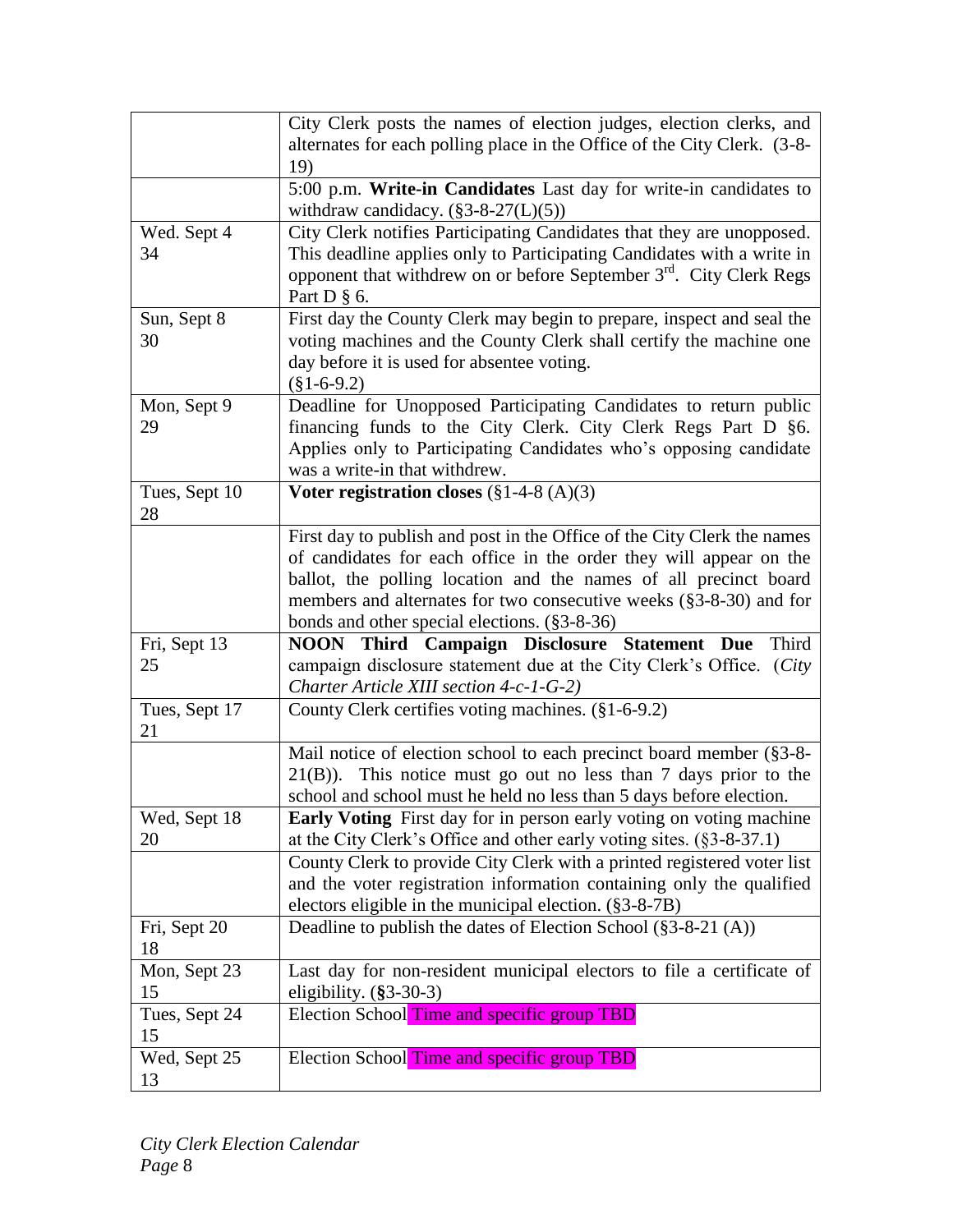| Thurs, Sept 26     | Election School Time and specific group TBD                                                                           |
|--------------------|-----------------------------------------------------------------------------------------------------------------------|
| 12                 |                                                                                                                       |
| Fri, Sept 27<br>11 | Noon - Fourth Campaign Disclosure Statement Due Fourth                                                                |
|                    | campaign disclosure statement due at the City Clerk's office by<br>noon.(City Charter Article XIII Section 4-c-1-G-2) |
| Mon, Sept 30       | Election School Time and specific group TBD                                                                           |
| 8                  |                                                                                                                       |
| Tues, Oct 1        | Deadline to inspect and certify voting machines being used on                                                         |
| 7                  | Election Day. $(\S 3 - 8 - 14E)$ ; The deadline to file an objection to the use                                       |
|                    | of a voting machine is two $(2)$ days after the machine is certified.                                                 |
|                    | County Clerk's deadline to furnish voter list and signature roster for                                                |
|                    | Election Day $(3-8-7)(B)$                                                                                             |
|                    | $(\$3-8-7B)$                                                                                                          |
|                    | Election School Time and specific group TBD                                                                           |
|                    |                                                                                                                       |
| Wed, Oct 2         | Daily Campaign Disclosure Statements Due. Any candidate                                                               |
| 6                  | incurring any expenditure or receiving a contribution of over \$250.00                                                |
|                    | any time after 5:00 P.M. on Tuesday, September 27 shall file a                                                        |
|                    | disclosure statement with the City Clerk by noon the day following                                                    |
|                    | receipt of the contribution. (City Charter Article XIII Section 4-c-1-                                                |
|                    | $G-2$                                                                                                                 |
|                    | Election School Time and specific group TBD                                                                           |
|                    | First day to deliver certified voting machines to polling places                                                      |
|                    | $(\$3-8-14 J)$                                                                                                        |
|                    | Deadline to object to the use of a particular voting machine is 2 days                                                |
|                    | after the machine has been certified. $(\$3-8-14$ (I))                                                                |
| Thurs, Oct 3<br>5  | Election School Time and specific group TBD                                                                           |
|                    | Deadline to hold Election School (§3-8-21)                                                                            |
|                    | First day to deliver voting machines to Voting Centers §3-8-14                                                        |
| Fri, Oct 4         | After 5:00 p.m. and before 8:00 p.m. the City Clerk shall record                                                      |
| $\overline{4}$     | number of unused absentee ballots publicly destroy them. The City                                                     |
|                    | Clerk issues the Certificate of Destruction and enters it into the                                                    |
|                    | absentee ballot register. (§3-9-8C).                                                                                  |
|                    | Deadline to issue absentee ballots to voters and federal qualified                                                    |
|                    | electors who submitted approved applications. (§3-9-4 L and M)                                                        |
|                    | <b>NOON Fifth Campaign Disclosure Statement Due Fifth campaign</b>                                                    |
|                    | disclosure statement due at the City Clerk's Office. (City Charter                                                    |
|                    | Article XIII section 4-c-1-G-2)                                                                                       |
|                    | <b>Mandatory meeting with Board of Ethics Candidates</b><br>appear                                                    |
|                    | before Board of Ethics between noon Friday before the election and                                                    |
|                    | the Election Day. This is a mandatory meeting and is usually                                                          |
|                    | scheduled at 4:00 p.m. Candidates shall receive a minimum of three                                                    |
|                    | days written notice of the meeting. (City Charter, Article XIII § 4-j-                                                |
|                    | 3)                                                                                                                    |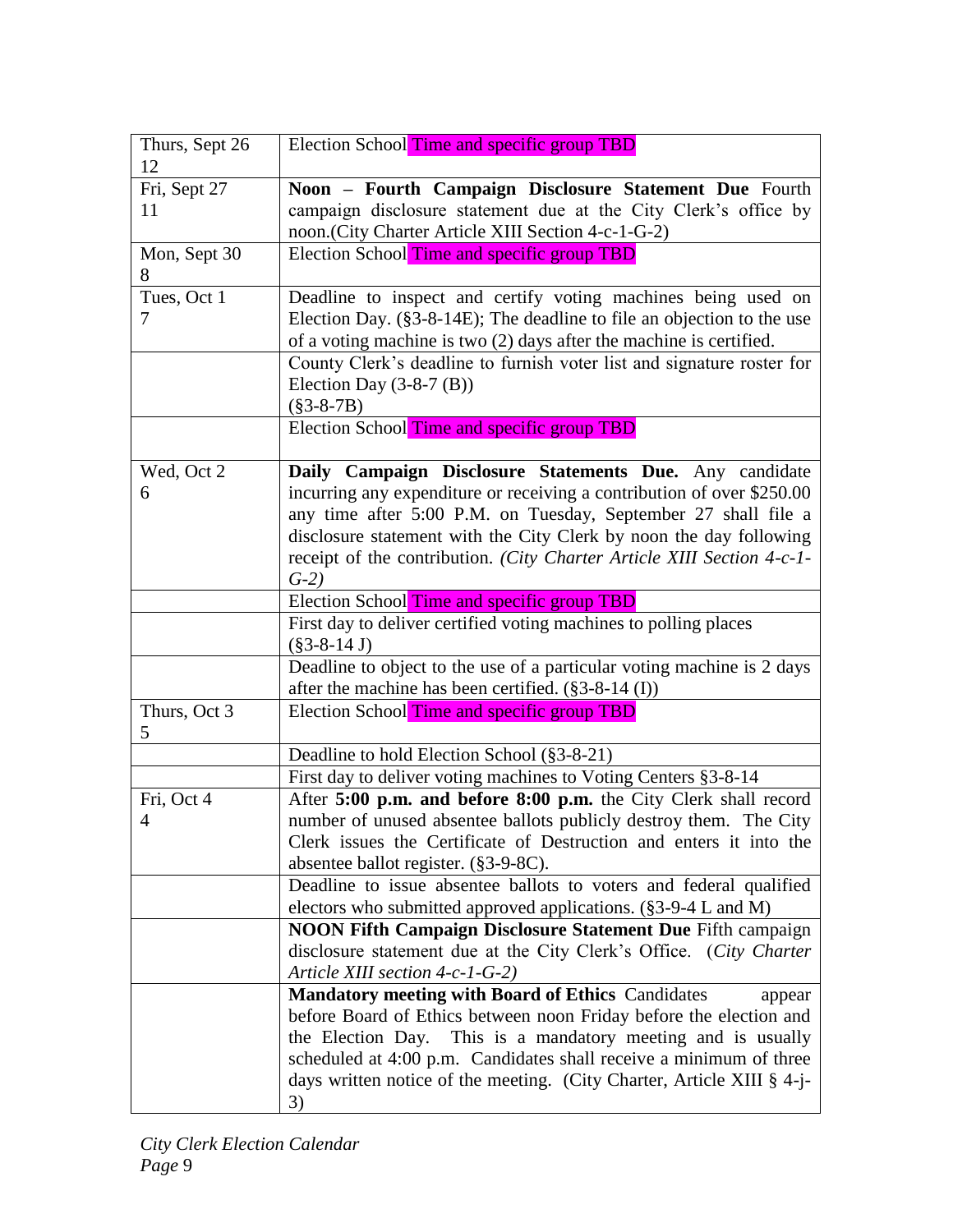| Fri, Oct 4      | 5:00 p.m. Deadline for candidates to file petition appointing                                                                              |
|-----------------|--------------------------------------------------------------------------------------------------------------------------------------------|
| Continued       | challengers and watchers. (§3-8-31 B)                                                                                                      |
|                 | Last day for early voting and in-person absentee (§3-8-37.1 (A)).                                                                          |
| Sat, October 5  | Absentee Precinct board convenes and the City Clerk delivers the                                                                           |
| 3               | absentee ballot register and the absentee ballots received by the                                                                          |
|                 | The Board immediately begins to verify absentee voter<br>Clerk.                                                                            |
|                 | names. During the verification process the envelopes are returned to                                                                       |
|                 | the ballot boxes and secured until 7:00 a.m. on Election Day when                                                                          |
|                 | the Board begins to count and tally results. $(\$2-4-18\text{ ROA})$                                                                       |
| Sun, Oct 6      | Last date for second publication of candidates, §3-8-30, bonds and                                                                         |
| $\overline{2}$  | special elections, §3-8-36.                                                                                                                |
| Mon, Oct 7      | Noon – Deadline to deliver voting machines to polling places                                                                               |
|                 | $(\$3-8-14 J)$                                                                                                                             |
|                 | Last day to place list of certificates of eligibility filed by non-resident<br>municipal electors in registration book (§3-30-4B)          |
|                 | 3:00 p.m. Deadline for the City Council to appoint an observer                                                                             |
|                 | $(\$3-8-31 K)$                                                                                                                             |
|                 | 3:00 p.m. Deadline to prepare ID badges for challengers, watchers                                                                          |
|                 | and alternates. (§3-8-31C)                                                                                                                 |
|                 | Noon – earliest to swear in presiding judges (but no later than 1 hour                                                                     |
|                 | before polls open and deliver the election supplies to the presiding                                                                       |
|                 | judges (§3-8-38A)                                                                                                                          |
|                 | <b>NOON Sixth Campaign Disclosure Statement Due Sixth campaign</b>                                                                         |
|                 | disclosure statement due at the City Clerk's Office. (City Charter                                                                         |
|                 | Article XIII section 4-c-1-G-2)                                                                                                            |
| Tues, Oct 8     | Polls Open at 7:00 a.m. and close at 7:00 p.m.                                                                                             |
| <b>ELECTION</b> |                                                                                                                                            |
| <b>DAY</b>      |                                                                                                                                            |
|                 | 6:00 a.m. Deadline for Presiding Judges to deliver election supplies<br>to polling places, for precinct board members to arrive at polling |
|                 | places and for Presiding Judges to swear in all precinct board                                                                             |
|                 | members upon their arrival at the polling places. (§3-8-38)                                                                                |
|                 | 7:00 a.m. Absent Precinct Board begins to count absentee ballots.                                                                          |
|                 | Prior to 7 p.m. the City Clerk shall deliver the absentee ballots                                                                          |
|                 | received on Election Day to the Absent Precinct Board. (§2-4-18)                                                                           |
|                 | ROA)                                                                                                                                       |
|                 | City Clerk sends runner to Post Office to ascertain whether there                                                                          |
|                 | are additional absentee ballots not delivered to Office of the City                                                                        |
|                 | Clerk. City Clerk will make arrangements with Postmaster.                                                                                  |
|                 | 7:00 p.m. Polls Close. Any voter in line waiting to vote may vote.                                                                         |
|                 | No additional voters are permitted to enter the polling place.                                                                             |
|                 | 7:00 p.m. (or immediately following the last voter exiting the polling                                                                     |
|                 | place) The election judge prepares the certificate of destruction.                                                                         |
|                 | Immediately thereafter, the precinct board shall publicly destroy all                                                                      |
|                 | unused ballots. $(\S 3-8-51)$                                                                                                              |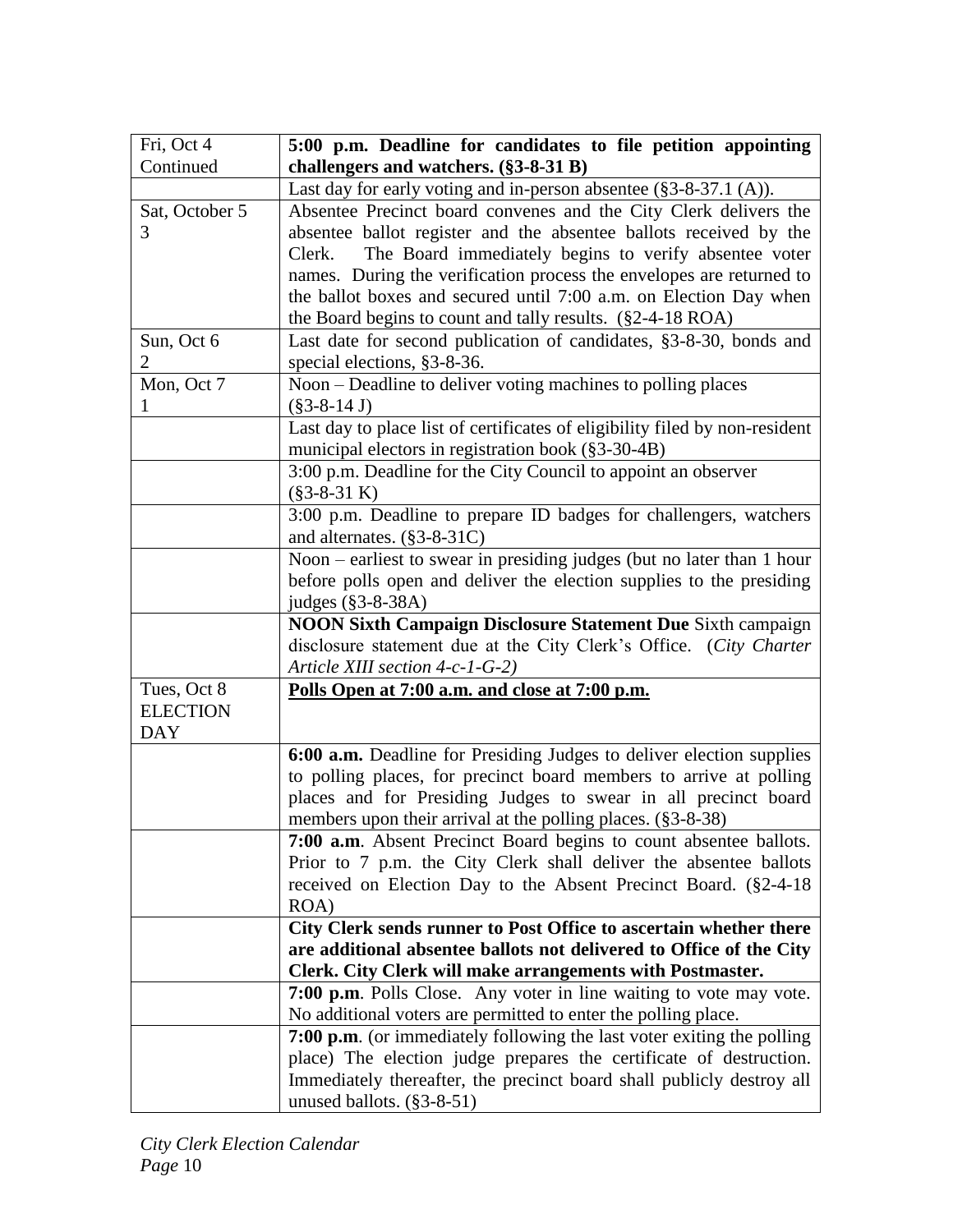|               | 7:00 p.m. Deadline to accept completed absentee ballots (§3-9-8B)       |
|---------------|-------------------------------------------------------------------------|
|               | and execute a certificate of un-received absentee ballots (§3-9-8D)     |
| Wed, Oct, 9   | Retention period ends for election records from 2011. Destroy           |
| $-1$          | election records two years old. (§3-8-71C)                              |
|               | 7:00 p.m. Deadline to ascertain whether the Precinct Boards have        |
|               | returned ballot boxes, returns and election materials to City Clerk.    |
|               | For delinquent Precinct Boards the City Clerk will immediately issue    |
|               | Summons demanding return within 24 hours. Service of process by         |
|               | deputy or state police. (§3-8-47D)                                      |
|               | City Clerk will begin to process requests for Absentee Ballot           |
|               | <b>Applications for Runoff Election</b>                                 |
|               | 5:00 p.m. City Council Meeting                                          |
| Thurs, Oct 10 | 7:00 p.m. Deadline to remove the transmittal envelopes but not          |
| $-2$          | remove or open the inner envelopes on in lieu of absentee ballots and   |
|               | determine whether the voter's application for absentee ballot was       |
|               | accepted by the City Clerk, that the absentee ballot was mailed to the  |
|               | voter and whether the ballot was received by 7:00 p.m. on Election      |
|               | Day that no absentee ballots were received from voter that executed     |
|               | affidavit on non-receipt and was allowed to vote $(\S 3$ -9-13.1D)      |
| Fri, Oct 11   | County Clerk to take custody of voting machines. (§3-8-61D)             |
| $-3$          |                                                                         |
| Mon, Oct 14   | Voter registration reopens. $(\S 1-4-8A(2))$                            |
| $-6$          |                                                                         |
|               | First day for city council to meet for organizational meeting. (§3-8-   |
|               | 33H)                                                                    |
|               | Deadline for the County Clerk to certify voting machines for Runoff     |
|               | Election absentee voting. (§3-8-14)                                     |
| Tues, Oct 15  | NOON Seventh Campaign Disclosure Statement Due Seventh                  |
| $-7$          | campaign disclosure statement due at the City Clerk's Office. (City     |
|               | Charter Article XIII section 4-c-1-G-2)                                 |
|               | Quarterly Disclosure Statement due for elected officials reporting all  |
|               | contributions and expenditures for the previous quarter (City Charter   |
|               | Article XII $\S5(c)$ )                                                  |
|               |                                                                         |
|               | **Elected Officials may file an affidavit with the City Clerk stating   |
|               | that their contributions and expenditures for July, August, and         |
|               | September, 2013 are contained within their Campaign Disclosure          |
|               | Statements already submitted.                                           |
|               | First Day to issue absentee ballots for Runoff Election. Because this   |
|               | day is prior to the deadline for canvassing, the office will begin      |
|               | issuing absentee ballots on October 21, 2013 for the runoff election.   |
|               | $(\$3-9-4(M)).$                                                         |
| 35            | Ballots delivered to the City Clerk for Runoff Election (based upon     |
|               | unofficial results). Final programming of ballots will take place after |
|               | the canvass is signed on October 18 <sup>th</sup> .                     |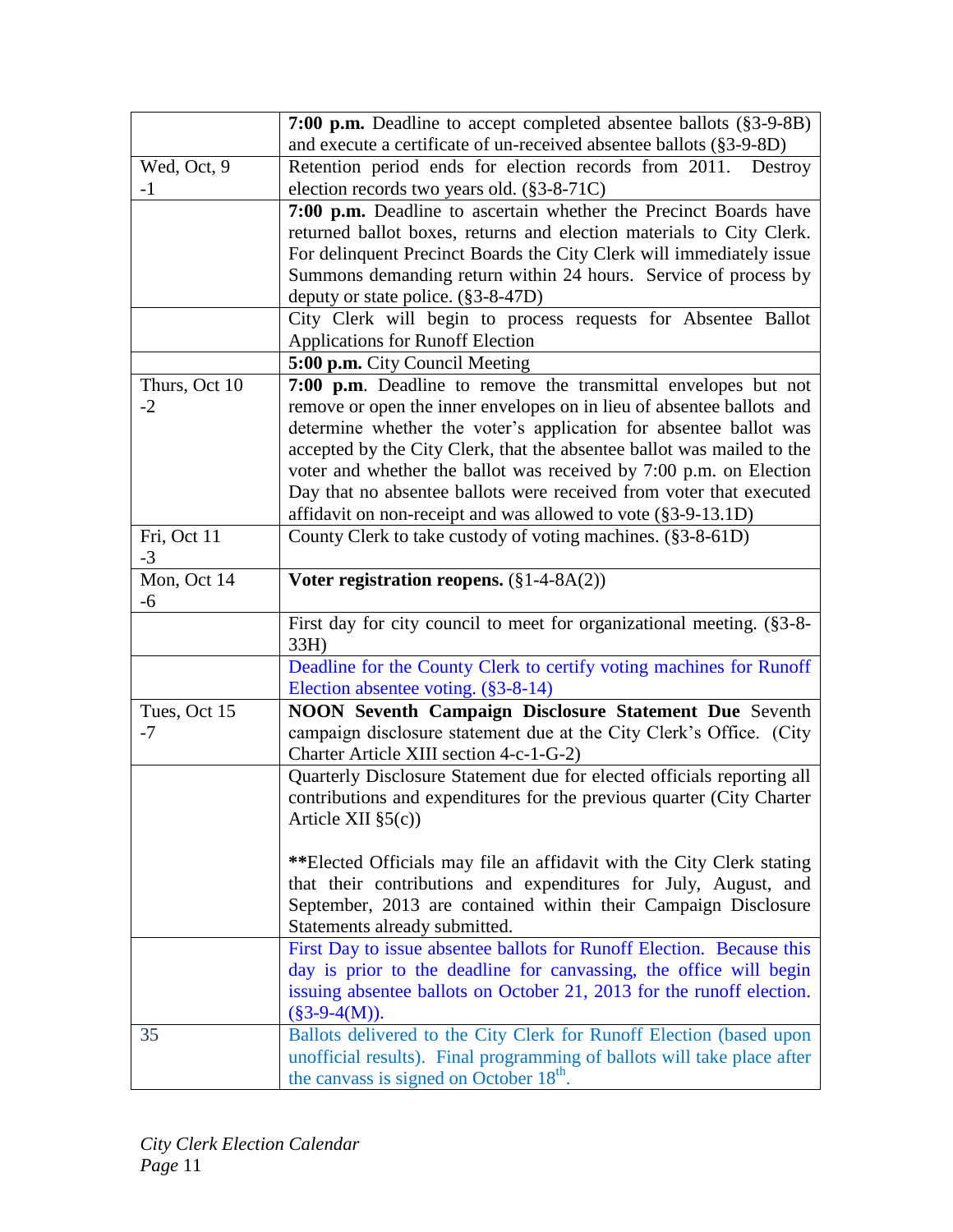| Fri, Oct 18  | 5:00 p.m. Deadline to certify results, prepare certificates of election                                           |
|--------------|-------------------------------------------------------------------------------------------------------------------|
| $-10$        | and post election results and oath of office information $(\S 3 - 8 - 33(A))$                                     |
|              | Deadline for individuals voting provisionally to provide photo id in                                              |
|              | the Office of the City Clerk (Charter Article XIII Section 14).                                                   |
|              | Distribution of Fund Revenues to Publicly Financed Runoff                                                         |
|              | Candidates, if results are certified by this date (\$0.33 per                                                     |
|              | registered city voter)(City Charter Article XVI Section15 (A)                                                     |
|              | <b>Political Signs</b> Last day to take down political signs (except for                                          |
|              | runoff candidates). (§14-16-3-4(B)(3) ROA 1994).                                                                  |
| Mon, Oct 21  | Office of the City Clerk will begin to mail absentee ballots to voters                                            |
| 20           | whose applications have been approved. $(\S 3$ -9-4(M))                                                           |
|              |                                                                                                                   |
|              | First day for absentee, in-person voting in the Office of the City                                                |
|              | Clerk and the Records Center.                                                                                     |
|              | 5:00 p.m. Prevailing Candidates to appear personally at Office of the                                             |
|              | City Clerk to receive the certificate of election and sign the                                                    |
|              | acknowledgement of receipt. The City Clerk shall swear in all                                                     |
|              | candidates providing the written receipt with qualifications, although                                            |
|              | councilors elect shall be deemed as taking office following the                                                   |
|              | December 1, 2013 public swearing in ceremony. (§ 2-4-8 ROA)                                                       |
|              | Mail certificate of election to County Clerk and Secretary of State                                               |
|              | within 5 days of administering oath of office $(\S 3 - 8 - 33)$ (F)).                                             |
| Tues, Oct 22 | <b>Refund unspent Regular Election Public funds</b> Deadline<br>for                                               |
| $-14$        | Participating Candidates to pay City Clerk all unspent<br><sub>or</sub>                                           |
|              | unencumbered funds received from the Open and Ethical Elections                                                   |
|              | Fund and any Seed money from the regular election.                                                                |
|              | (City Charter Article XVI Section 8 (C))                                                                          |
|              | <b>Voter registration closes for Runoff Election</b>                                                              |
| Wed, Oct 23  | Deadline to forward to county clerk a listing of all individuals who                                              |
| $-15$        | voted in the October 8 municipal election. $(\S 3 - 8 - 7(A)(7))$                                                 |
|              | Deadline for County Clerk to certify voting machines used for early                                               |
|              | voting. $(\$3-8-14)$                                                                                              |
|              |                                                                                                                   |
|              | Deadline to object to the use of a voting machine is two days after the<br>certification.                         |
|              |                                                                                                                   |
|              | First Runoff Finance Reporting Deadline due to the office of the City                                             |
|              | Clerk at noon. Runoff Reporting is done pursuant to the Election<br>Code.                                         |
|              | The City Clerk will provide Runoff Candidates with<br>information on reporting once the candidates are confirmed. |
| Mon, Oct 28  | 5:00 p.m. Deadline for candidates to file affidavit for not appearing                                             |
| $-20$        | at Office of the City Clerk on October 21 to accept certificate of                                                |
|              | election and sign acknowledgement to appear                                                                       |
|              | Last day for city council to meet for organizational meeting. Can be a                                            |
|              | special meeting or regularly scheduled meeting. Applicable only if                                                |
|              | there is not a runoff election. $(\S 3-8-33H)$ . State law requires this                                          |
|              |                                                                                                                   |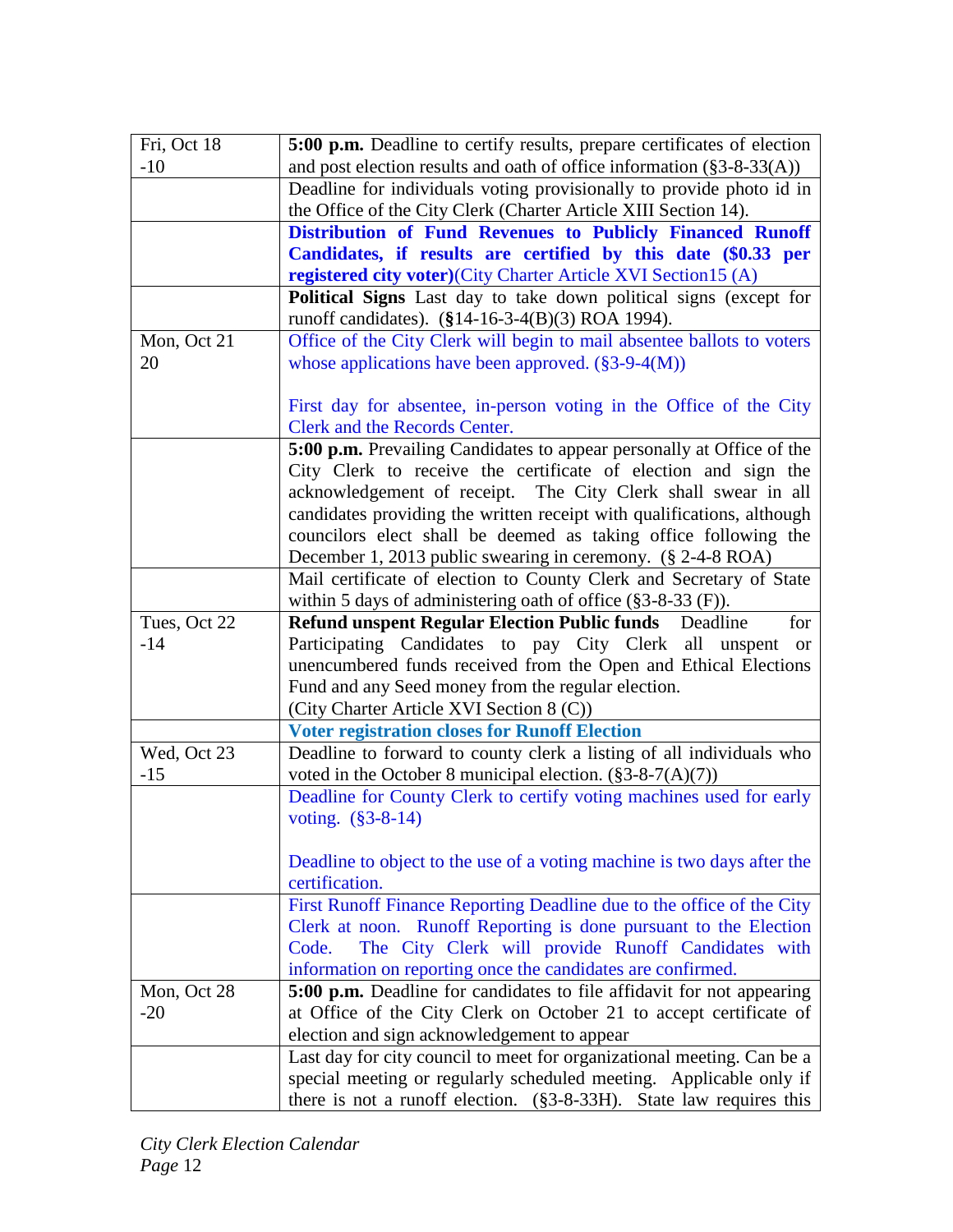|               | despite that councilors are not deemed to have taken office until               |
|---------------|---------------------------------------------------------------------------------|
|               | December 1.                                                                     |
| Wed, Oct 30   | Early Voting begins at locations city wide if the Runoff includes the           |
|               | Mayoral race, or in individual city council districts if there is not a         |
|               | Mayoral runoff.                                                                 |
| Tues, Nov 5   | Last day for Late Swearing In Candidates elected in the October 8 <sup>th</sup> |
| $-28$         | Regular Election to be sworn in late at City Clerk's office must be             |
|               | sworn in no later than 5:00 p.m. and only if they had filed an affidavit        |
|               | on October $28^{th}$ (§2-4-8 ROA)                                               |
| Thurs, Nov 7  | Deadline to pay election workers for Regular Municipal Election(§3-             |
| $-30$         | $8-19$                                                                          |
| Fri, Nov 8    | Second Runoff Finance Reporting Deadline due to the office of the               |
|               | City Clerk at noon.                                                             |
| Tues, Nov 12  | Deadline to publish the Runoff Election Resolution (City Charter                |
|               | Article II $\S(6)$                                                              |
|               | Deadline to certify voting machines for the Runoff Election §3-8-14             |
|               | Daily finance reports are due pursuant to the City Charter Article              |
|               | $XIII$ $§$ 4                                                                    |
| Thurs, Nov 14 | First day to deliver voting machines to Voting Centers for Election             |
|               | Day §3-8-14                                                                     |
|               | Deadline to hold election school (if needed for Runoff)                         |
| Fri, Nov 15   | After 5:00 p.m. and before 8:00 p.m. the City Clerk shall record                |
|               | number of unused absentee ballots publicly destroy them. The City               |
|               | Clerk issues the Certificate of Destruction and enters it into the              |
|               | absentee ballot register. (§3-9-8C).                                            |
|               | Deadline to issue absentee ballots to voters and federal qualified              |
|               | electors who submitted approved applications. (§3-9-4 L and M)                  |
|               | Third Runoff Finance Reporting Deadline due to the office of the                |
|               | City Clerk at noon.                                                             |
|               | <b>Mandatory meeting with Board of Ethics Candidates</b><br>appear              |
|               | before Board of Ethics between noon Friday before the election and              |
|               | the Election Day. This is a mandatory meeting and is usually                    |
|               | scheduled at 4:00 p.m. Candidates shall receive a minimum of three              |
|               | days written notice of the meeting. (City Charter, Article XIII § 4-j-          |
|               | 3)                                                                              |
|               | 5:00 p.m. Deadline for candidates to file petition appointing                   |
|               | challengers and watchers. $(\$3-8-31B)$                                         |
|               | Last day for early voting and in-person absentee $(\S 3 - 8 - 37.1)$ (A)).      |
| Sat, Nov 16   | Absentee Precinct board convenes and the City Clerk delivers the                |
|               | absentee ballot register and the absentee ballots received by the               |
|               | The Board immediately begins to verify absentee voter<br>Clerk.                 |
|               | names. During the verification process the envelopes are returned to            |
|               | the ballot boxes and secured until 7:00 a.m. on Election Day when               |
|               | the Board begins to count and tally results. $(\$2-4-18\text{ ROA})$            |
| Mon, Nov 18   | Noon – Deadline to deliver voting machines to polling places                    |
|               | $(\$3-8-14 J)$                                                                  |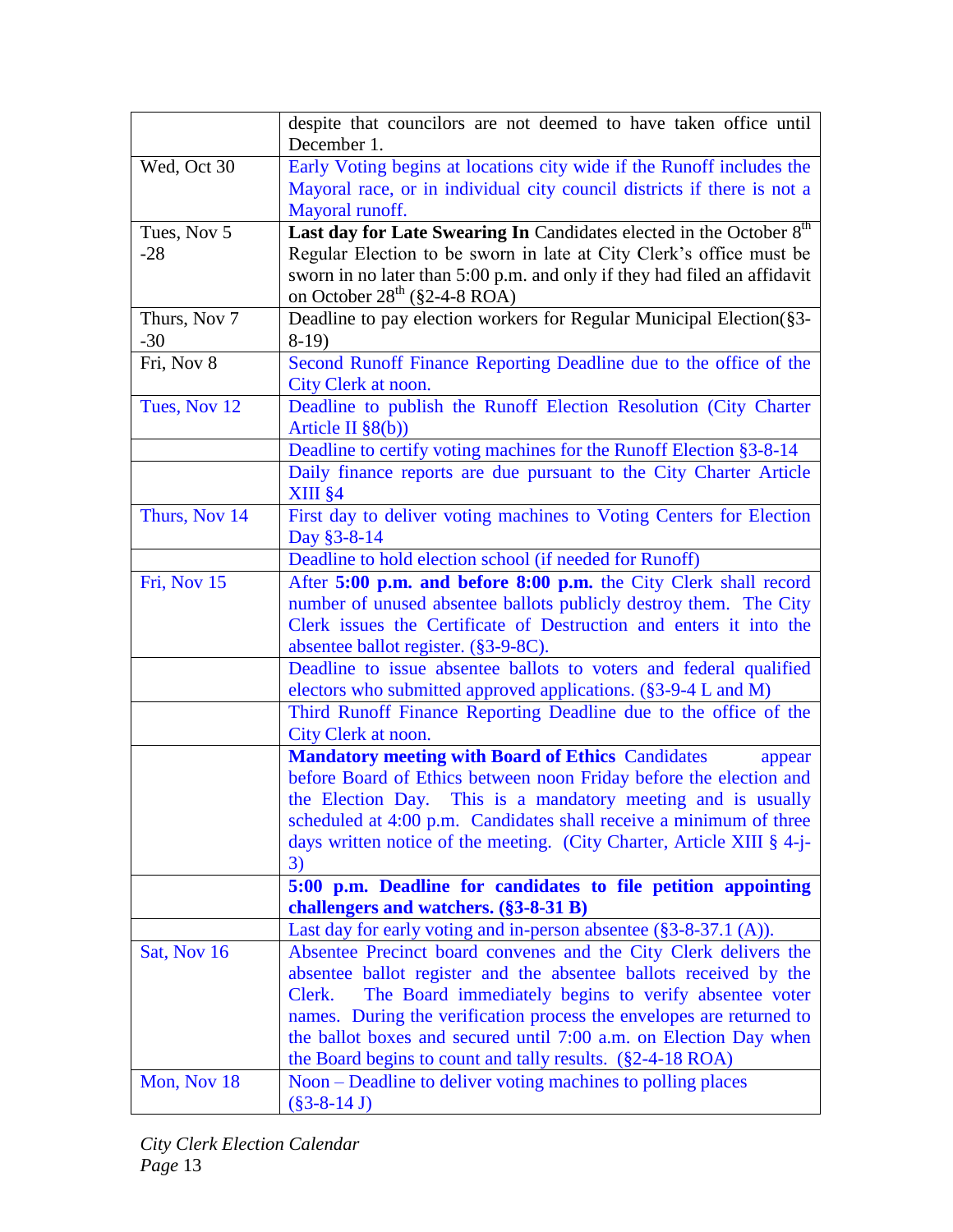|                     | 3:00 p.m. Deadline for the City Council to appoint an observer           |
|---------------------|--------------------------------------------------------------------------|
|                     | $(\$3-8-31 K)$                                                           |
|                     | 3:00 p.m. Deadline to prepare ID badges for challengers, watchers        |
|                     | and alternates. $(\S 3 - 8 - 31C)$                                       |
|                     | Noon – earliest to swear in presiding judges (but no later than 1 hour   |
|                     | before polls open and deliver the election supplies to the presiding     |
|                     | judges (§3-8-38A)                                                        |
|                     | Fourth finance report due to the City Clerk by noon.                     |
| Tues, Nov 19        | Polls open at 7:00 am. and close at 7:00 p.m.                            |
| <b>Election Day</b> |                                                                          |
|                     |                                                                          |
|                     | 6:00 a.m. Deadline for Presiding Judges to deliver election supplies     |
|                     | to polling places, for precinct board members to arrive at polling       |
|                     | places and for Presiding Judges to swear in all precinct board           |
|                     | members upon their arrival at the polling places. (§3-8-38)              |
|                     | 7:00 a.m. Absent Precinct Board begins to count absentee ballots.        |
|                     | Prior to 7 p.m. the City Clerk shall deliver the absentee ballots        |
|                     | received on Election Day to the Absent Precinct Board. (§2-4-18)         |
|                     | <b>ROA</b> )                                                             |
|                     | <b>City Clerk sends runner to Post Office to ascertain whether there</b> |
|                     | are additional absentee ballots not delivered to Office of the City      |
|                     | <b>Clerk. City Clerk will make arrangements with Postmaster.</b>         |
|                     | 7:00 p.m. Polls Close. Any voter in line waiting to vote may vote.       |
|                     | No additional voters are permitted to enter the polling place.           |
|                     | 7:00 p.m. (or immediately following the last voter exiting the polling   |
|                     | place) The election judge prepares the certificate of destruction.       |
|                     | Immediately thereafter, the precinct board shall publicly destroy all    |
|                     | unused ballots. (§3-8-51)                                                |
|                     | <b>7:00 p.m.</b> Deadline to accept completed absentee ballots (§3-9-8B) |
|                     | and execute a certificate of un-received absentee ballots (§3-9-8D)      |
| Thurs, Nov 21       | 7:00 p.m. Deadline to remove the transmittal envelopes but not           |
|                     | remove or open the inner envelopes on in lieu of absentee ballots and    |
|                     | determine whether the voter's application for absentee ballot was        |
|                     | accepted by the City Clerk, that the absentee ballot was mailed to the   |
|                     | voter and whether the ballot was received by 7:00 p.m. on Election       |
|                     | Day that no absentee ballots were received from voter that executed      |
|                     | affidavit on non-receipt and was allowed to vote (§3-9-13.1D)            |
| Fri, Nov. 22        | NOON Eighth Campaign Disclosure Statement Due Eighth                     |
| $-45$               | campaign disclosure statement due at the City Clerk's Office. (City      |
|                     | Charter Article XIII section 4-c-1-G-2)                                  |
| Mon, Nov 25         | Voter registration reopens $(\S 1-4-8(A)(2))$                            |
| Tues, Nov 26        | Fifth campaign finance report due to the City Clerk at noon              |
|                     | Final campaign finance report due to the City Clerk between noon         |
|                     | and 45 days after the election.                                          |
| Thurs, Nov 28       | <b>Thanksgiving Day, City Closed</b>                                     |
| Fri, Nov 29         | Day after Thanksgiving, City Closed                                      |